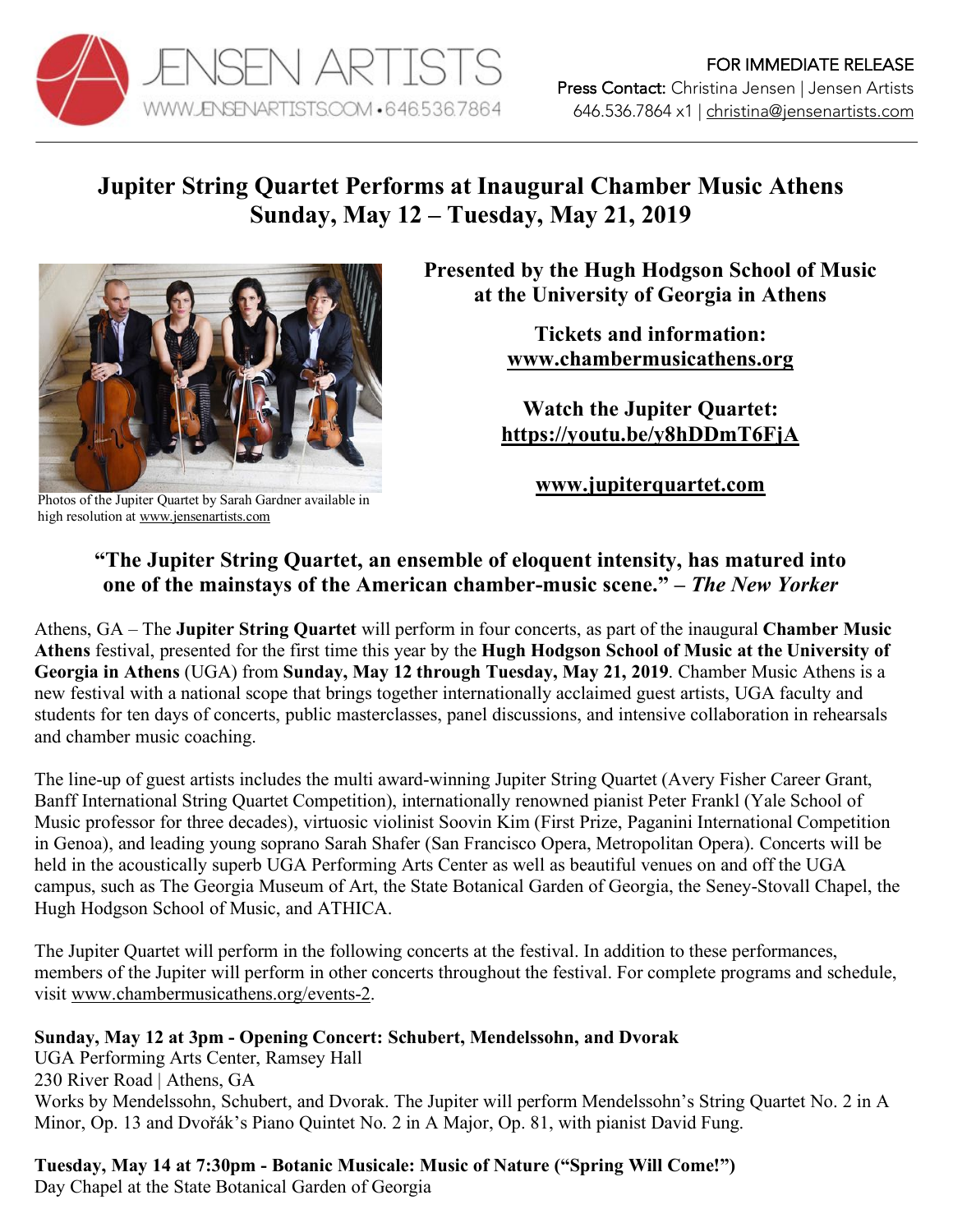2450 S. Milledge Ave. | Athens, GA Works by Amy Beach, Fanny Mendelssohn, Schubert, Puccini, Rachmaninoff, and Brahms. The Jupiter performs Puccini's Crisantemi, SC 65.

### **Wednesday, May 15 at 7:30pm - Inspired by Romance: "Kreutzer Sonata"**

Seney-Stovall Chapel 200 N Milledge Ave. | Athens, GA Works by Brahms and Janáček. The Jupiter will perform Janáček's String Quartet No. 1, "Kreutzer Sonata," with readings from Leo Tolstoy's dramatic novella which inspired this work.

#### **Tuesday, May 21 at 7:30pm - Gala Finale: Concertos for Piano, Violin, and String Quartet**

UGA Performing Arts Center, Ramsey Hall

230 River Road | Athens, GA

The Festival Finale features guest artists Peter Frankl, piano, Soovin Kim, violin, and the Jupiter String Quartet as soloist with the CMA string orchestra conducted by Mark Cedel. The program includes Vivaldi's iconic "Four Seasons" and concertos by Mozart and Elgar. The Jupiter will perform Elgar's Introduction and Allegro for string quartet and orchestra, Op. 47 with the CMA String Orchestra.

The **Jupiter String Quartet** is a particularly intimate group, consisting of violinists Nelson Lee and Meg Freivogel, violist Liz Freivogel (Meg's older sister), and cellist Daniel McDonough (Meg's husband, Liz's brother-in-law). Now enjoying their sixteenth year together, this tight-knit ensemble is firmly established as an important voice in the world of chamber music. In addition to their performing career, they have been artists-in-residence at the University of Illinois in Champaign-Urbana since 2012, where they maintain private studios and direct the chamber music program.

The quartet has performed across the United States, Canada, Europe, Asia, and the Americas in some of the world's finest halls, including New York City's Carnegie Hall and Lincoln Center, London's Wigmore Hall, Boston's Jordan Hall, Mexico City's Palacio de Bellas Artes, Washington, D.C.'s Kennedy Center and Library of Congress, Austria's Esterhazy Palace, and Seoul's Sejong Chamber Hall. Their major music festival appearances include the Aspen Music Festival and School, Bowdoin Music Festival, Lanaudiere Festival, West Cork (Ireland) Chamber Music Festival, Caramoor International Music Festival, Music at Menlo, Maverick Concerts, Madeline Island Music Festival, Rockport Music Festival, the Banff Centre, Yellow Barn Festival, Skaneateles Festival, Encore Chamber Music Festival, and the Seoul Spring Festival, among others.

Their chamber music honors and awards include the grand prizes in the Banff International String Quartet Competition and the Fischoff National Chamber Music Competition in 2004. In 2005, they won the Young Concert Artists International auditions in New York City, which quickly led to a busy touring schedule. They received the Cleveland Quartet Award from Chamber Music America in 2007, followed by an Avery Fisher Career Grant in 2008. From 2007-2010, they were in residence at the Chamber Music Society of Lincoln Center's Chamber Music Two and, in 2009, they received a grant from the Fromm Foundation to commission a new quartet from Dan Visconti for a CMSLC performance at Alice Tully Hall. In 2012, they were appointed as artists-in-residence and faculty at the University of Illinois, where they continue to perform regularly in the beautiful Krannert Center for the Performing Arts.

The Jupiter String Quartet feels a particular connection to the core string quartet repertoire; they have presented the complete Bartok string quartets at the University of Illinois and the complete cycle of Beethoven string quartets at the Aspen Music Festival and School, the Massachusetts Institute of Technology and the Lanaudiere Festival in Quebec. Also strongly committed to new music, they have commissioned string quartets from Syd Hodkinson, Hannah Lash, and Dan Visconti, and Kati Agócs; a quintet with baritone voice by Mark Adamo; a piano quintet by Pierre Jalbert.

The quartet can be heard in numerous recordings on labels including Azica Records, Marquis Classics, and Deutsche Grammophon. Their next release is a recording of contemporary works with piano alongside Australian pianist Bernadette Harvey to be released on Marquis Classics in May, 2019.